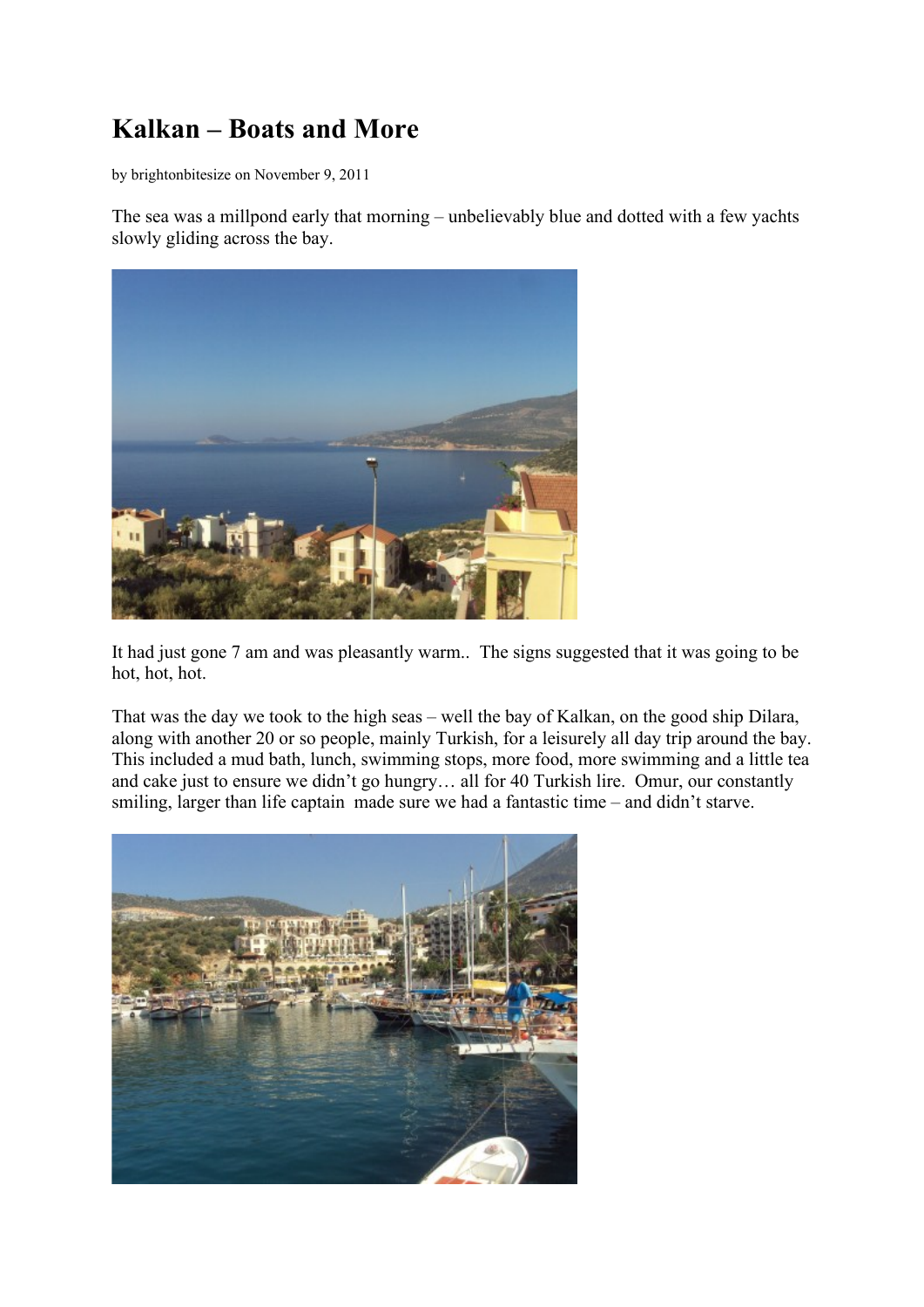The harbour at Kalkan was busy at 10 am when we arrived to find the Dilara. A large and varied assortment of boats offered daily cruises and moonlight trips for public or private groups. We'd booked the day before and I suspect that is pretty essential, especially in high summer.

Like an overfilled bookcase the boats were squeezed together against the jetty for people to board and it seemed impossible that any boat could leave without walloping into its neighbours. But the rather beautiful little gulet next to our larger cruiser managed to manouvre its way out and within a few seconds there was no gap where it had been and once again the water lay still and calm. I guess doing this every day all through the summer season means the crews have this down to a fine art. Next to us now was the Sea Bella, which was crewed by Johnny Depp in his pirate attire, or so it seemed. Larger than most of the other boats, the Sea Bella visits beautiful Kapatas beach on it's daily tour. Omur told me that it was often very choppy enroute to Kapatas and therefore most of the boats stuck to the bay.



Kalkan harbour is the focal point of this lovely town and it was great trying to pick out places we knew – generally eateries- as we drew away from the shore. There are apparently around 200 restaurants in Kalkan and many of them have rooftop terraces to eat on, which provide a view and a breeze on hot summer nights. I've yet to have a disappointing meal here and have several times come close to perfection…

But that's another story.

But for now it was bye bye Doy Doy (a favourite!) and hello deep blue Mediterranean.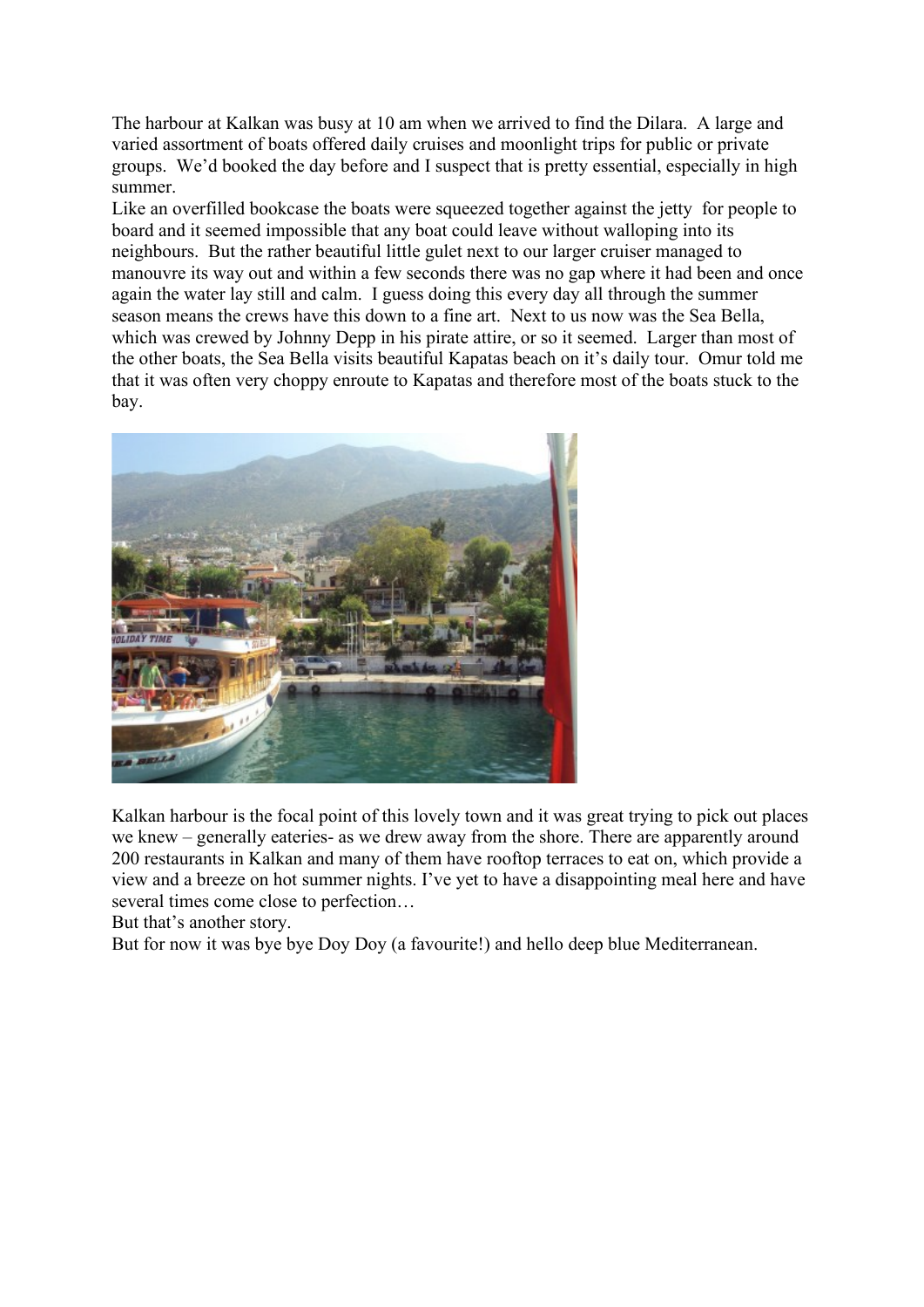

We were welcomed on board with a glass of apple tea and quickly spread ourselves out on the sun deck. This never became crowed as people moved around – down below there were tables and chairs, along with food and drink, and there was another area for sunbathing at the front of the boat. It was going to be hot, so the canopy was much appreciated too.

Then suddenly rush hour in Kalkan harbour began as all the boats burst into life and started to leave for the open water – and within 5 minutes there we were, out on the deepasforever beautiful blue Mediterranean heading for Mouse and Snake Islands over a slightly choppy sea.

This was to be our first swimming stop and for me my first snorkel of the day. The islands were pretty barren but the rocks tumbled down into the sea and provided the sort of environment where I could imagine some strange exotic sea creatures hanging. However, the fish were keeping well out of my way sneaking between the rocks and diving into dark crevices.



And so back on the boat and across the bay we went, stopping next for a mudbath beauty treatment in a small cove, as you do. This mud apparently takes 10 years off your appearance – unlike some other sources where you only lose 4 years!

Then we tootled off again to another bay, another swim and lunch – which had been cooking on the boat since we'd left Kalkan. It was tasty, Turkish and plentiful, with at least 10 dishes